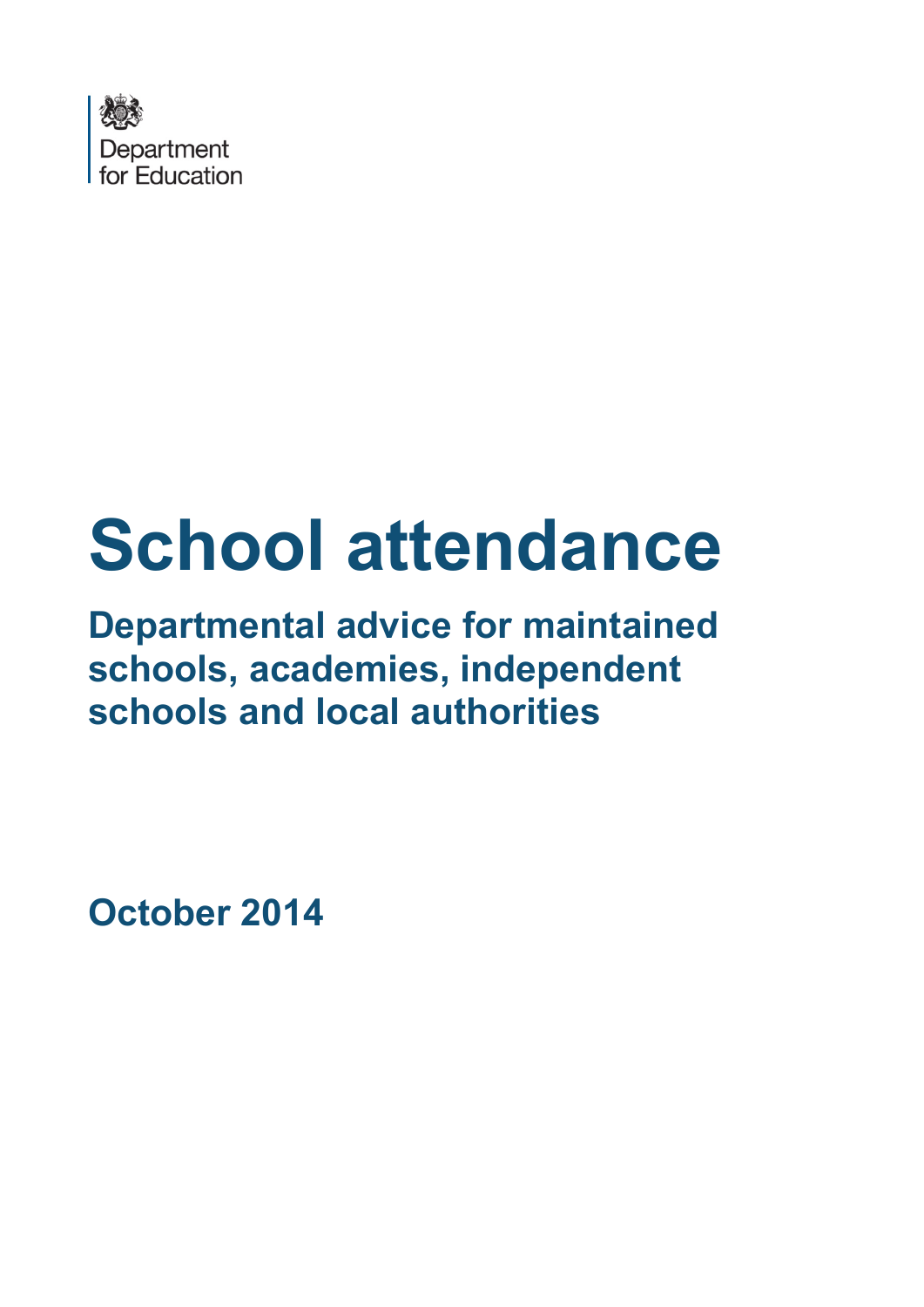# **Contents**

| <b>Summary</b>                                                     | 3              |
|--------------------------------------------------------------------|----------------|
| About this departmental advice                                     | 3              |
| Expiry or review date                                              | 3              |
| Who is this advice for?                                            | 3              |
| Key points                                                         | 3              |
| <b>Section One: Advice on Pupil Registers and Attendance Codes</b> | 4              |
| <b>School Attendance</b>                                           | 4              |
| What does the law say and what do I have to do?                    | 4              |
| The Admission and Attendance Registers                             | $\overline{4}$ |
| <b>Contents of Admission Register</b>                              | 5              |
| <b>Contents of Attendance Register</b>                             | $\overline{7}$ |
| Absence and Attendance Codes                                       | $\overline{7}$ |
| Section Two: Advice on School Day and School Year                  | 14             |
| Setting school term dates and holidays                             | 14             |
| School day and school year                                         | 14             |
| School Day                                                         | 14             |
| <b>School Year</b>                                                 | 14             |
| What legislation does the advice in this section relate to?        | 14             |
| <b>Frequently Asked Questions</b>                                  | 15             |
| <b>Further sources of information</b>                              | 17             |
| Relevant legislation on www.legislation.gov.uk                     | 17             |
| Other departmental advice and guidance you may be interested in    | 17             |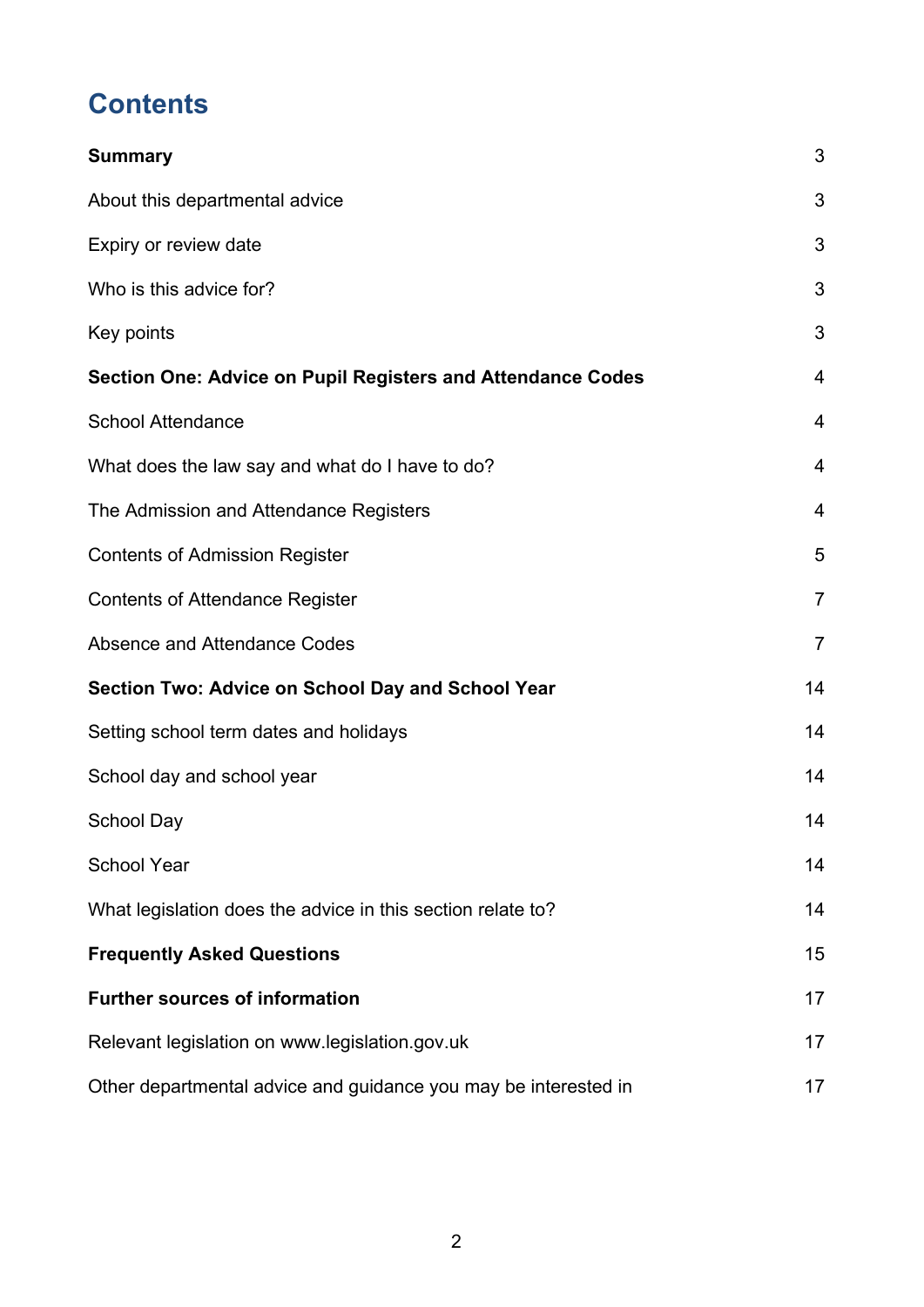## <span id="page-2-0"></span>**Summary**

## <span id="page-2-1"></span>**About this departmental advice**

This is advice from the Department for Education. This advice is non-statutory, and has been produced to help schools and local authorities maintain high levels of school attendance and plan the school day and year. The document also provides information about the interventions available to address pupils' poor attendance and behaviour at school**.** It would be helpful to read this alongside the statutory guidance on parental measures for school attendance and behaviour

## <span id="page-2-2"></span>**Expiry or review date**

This advice will next be reviewed in December 2014.

## <span id="page-2-3"></span>**Who is this advice for?**

This advice is for:

- Local authorities
- All school<sup>[1](#page-2-5)</sup> staff, head teachers, governors, alternative provision providers
- Independent schools for pupil registers
- This advice may also be useful for parents and carers

## <span id="page-2-4"></span>**Key points**

This document replaces previous advice on pupils' registration, school day and year, guidance on *Ensuring Children's Right to Education,* it outlines the government's approach to school attendance.

This advice is made up of:

- Section one pupil registers and attendance codes:
- Section two school day and year.

<span id="page-2-5"></span> $<sup>1</sup>$  In all types of state funded schools, including state maintained nurseries, independent schools, schools</sup> with 6<sup>th</sup> forms, academies, free schools, pupil referral units and alternative provision providers.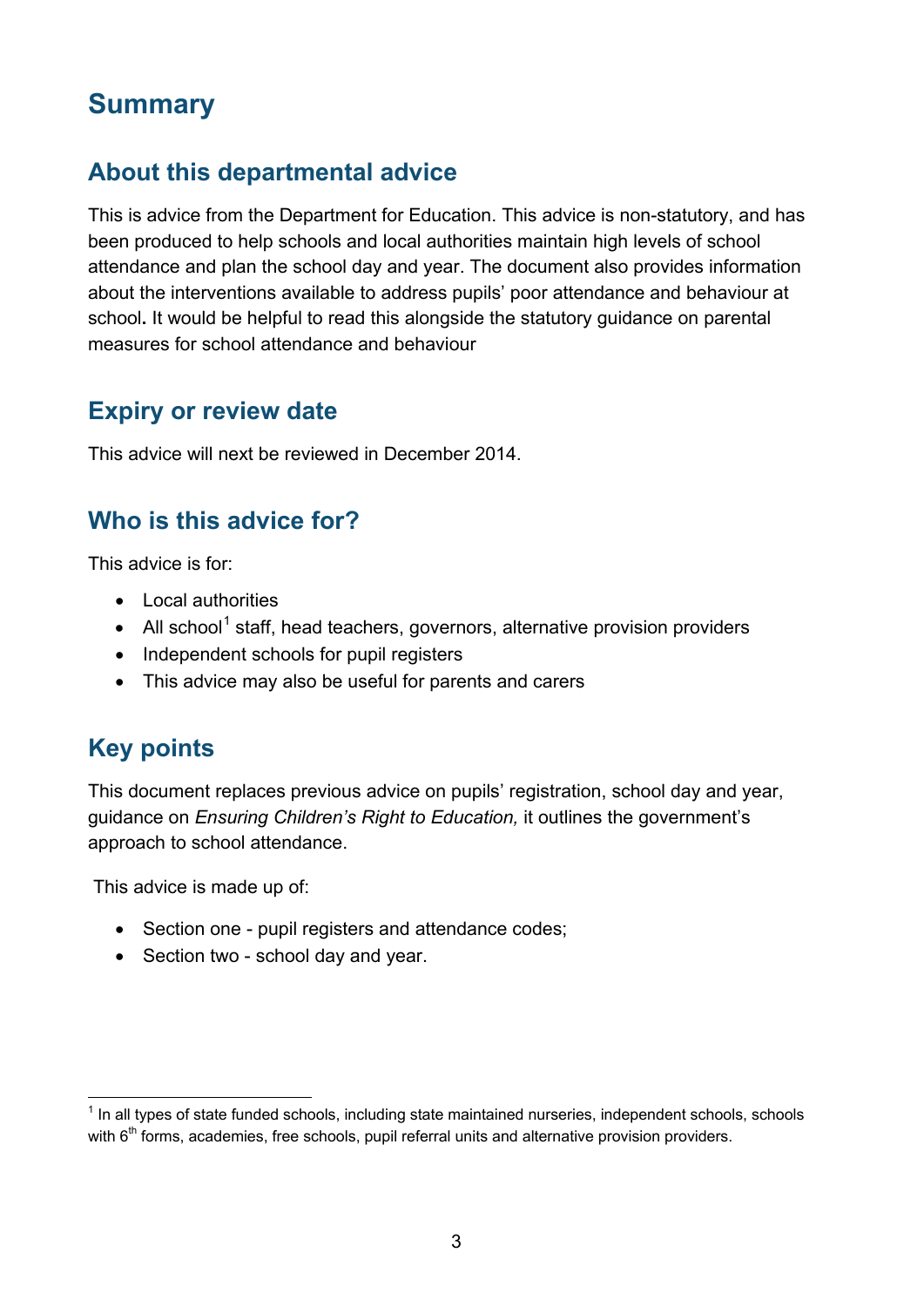# <span id="page-3-0"></span>**Section One: Advice on Pupil Registers and Attendance Codes**

## <span id="page-3-1"></span>**School Attendance**

Central to raising standards in education and ensuring all pupils can fulfil their potential is an assumption so widely understood that it is insufficiently stated – pupils need to attend school regularly to benefit from their education. Missing out on lessons leaves children vulnerable to falling behind. Children with poor attendance tend to achieve less in both primary and secondary school.

The government expects:

- Schools and local authorities to:
	- Promote good attendance and reduce absence, including persistent absence;
	- Ensure every pupil has access to full-time education to which they are entitled; and,
	- act early to address patterns of absence.
- Parents to perform their legal duty by ensuring their children of compulsory school age who are registered at school attend regularly.
- All pupils to be punctual to their lessons.

#### <span id="page-3-2"></span>**What does the law say and what do I have to do?**

This advice summarises the legal powers and duties that govern school attendance and explains how they apply to local authorities, head teachers, school staff, governing bodies, pupils and parents.

These requirements are contained in:

- The Education Act 1996 sections  $434(1)(3)(4)8(6)$  and  $458(4)8(5)$
- The Education (Pupil Registration) (England) Regulations 2006
- The Education (Pupil Registration) (England) (Amendment) Regulations 2010
- The Education (Pupil Registration) (England) (Amendment) Regulations 2011
- The Education (Pupil Registration) (England) (Amendment) Regulations 2013

#### <span id="page-3-3"></span>**The Admission and Attendance Registers**

The law requires all schools including independent schools to have an admission register and, with the exception of schools where all pupils are boarders, an attendance register. All pupils (regardless of their age) must be placed on both registers. The proprietor of a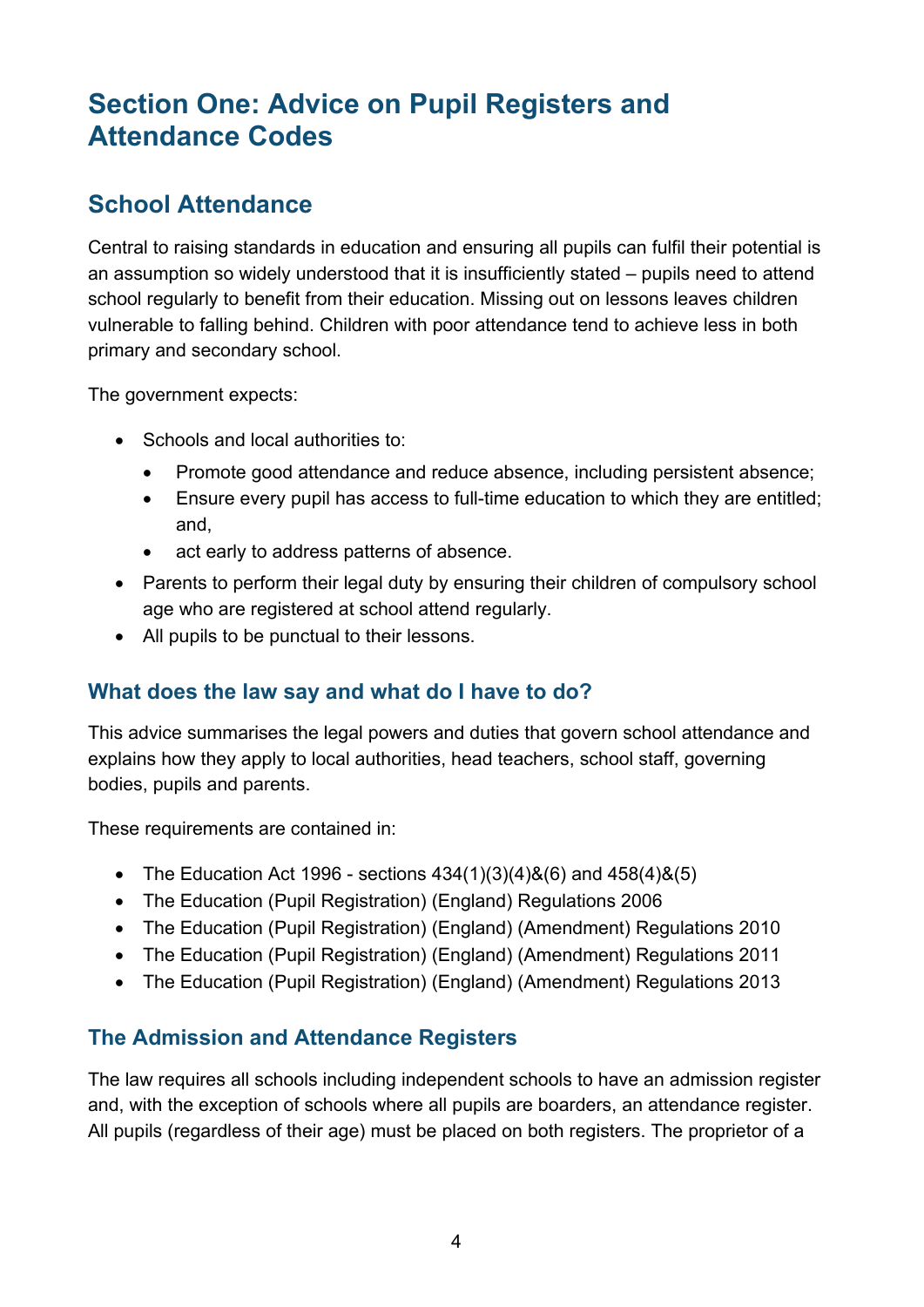school who fails to comply with these regulations is guilty of an offence and can be fined<sup>[2](#page-4-1)</sup>.

## <span id="page-4-0"></span>**Contents of Admission Register**

The admission register must contain the personal details of every pupil in the school, along with the date of admission or re-admission to the school, information regarding parents and carers and details of the school last attended.

#### **Expected First Day of Attendance**

Schools must enter pupils on the admission register and attendance register from the beginning of the first day on which the school has agreed, or been notified, that the pupil will attend the school. For most pupils the expected first day of attendance is the first day of the school year.

If a pupil fails to attend on the agreed or notified date, the school must establish the reason for the absence and mark the attendance register accordingly.

#### **Deletions from the Admission Register**

A pupil can lawfully be deleted from the admission register on the grounds prescribed in regulation 8 of the Education (Pupil Registration) (England) Regulations 2006.

#### **Deletions due to Unpaid Boarding Fees[3](#page-4-2)**

A maintained boarding school or boarding academy may, additionally, delete a pupil from its admission register where the boarding fees remain unpaid at the end of the school term for which they were due to be paid. Where fees are unpaid, the school or academy should, before the grounds for removing the pupil from the register are met, consider whether:

- The relevant local authority, in the case of a maintained school, has considered whether a case exists for paying some or all of the child's boarding fees[4](#page-4-3);
- Removing the child from school would have a significant negative effect on his or her education and whether it can be mitigated, for example by transferring to a school closer to home;
- Parents/carers have been informed of any charitable or other voluntary sector assistance or benefits that may be available to help meet the cost of boarding fees; and,
- The school has given timely notice to the relevant local authority and the parents/carers, to assist school transfer.

<span id="page-4-1"></span> $2$  Section 434(6) of the Education Act 1996.

<span id="page-4-2"></span> $3$  The Education (Pupil Registration) (England) (Amendment) Regulations 2011.

<span id="page-4-3"></span><sup>4</sup> Under section 458(4) and (5) of the Education Act 1996.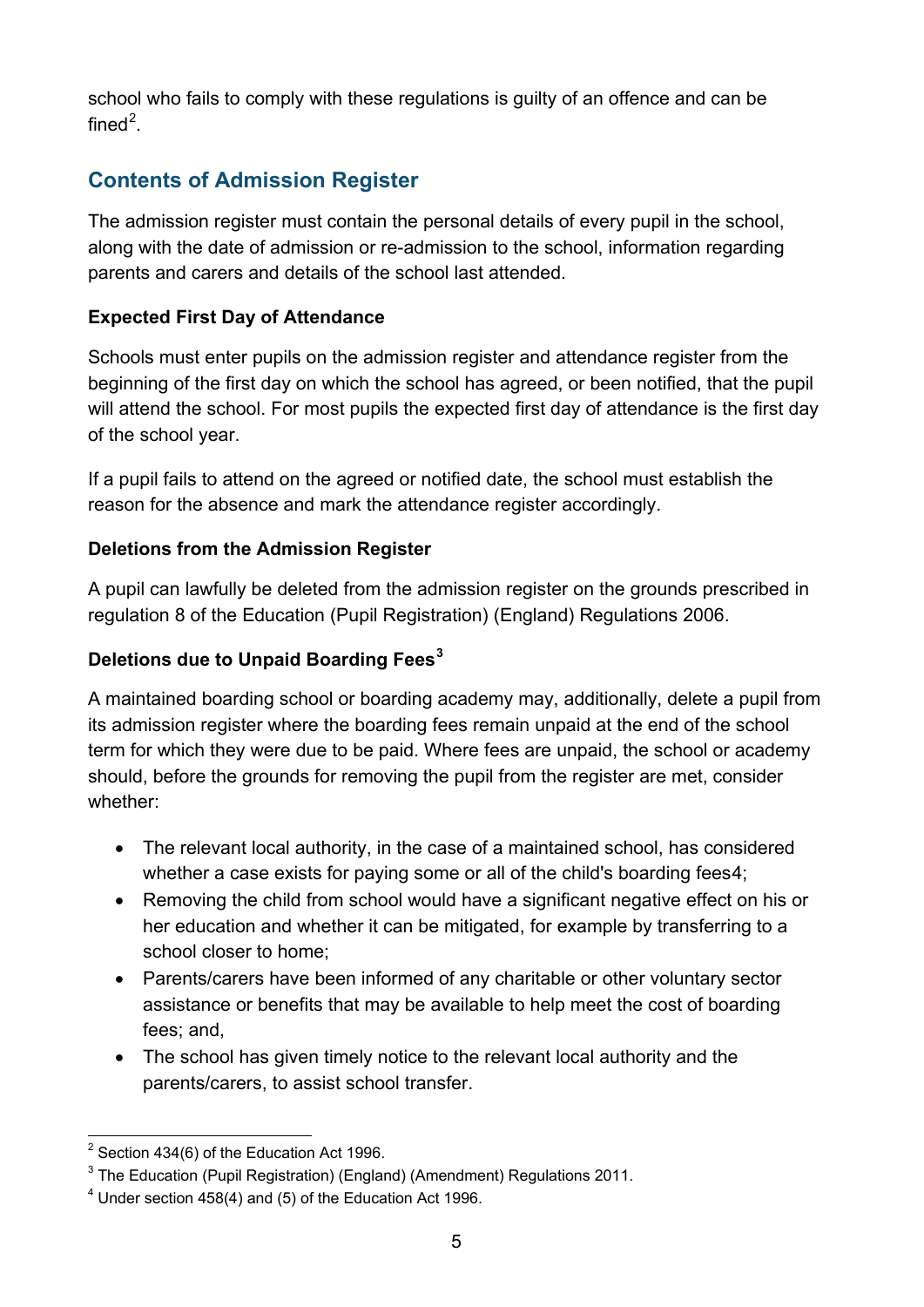#### **Amendments to the Admission Register and Attendance Register**

Every amendment made to the admission register and the attendance register must include: the original entry; the amended entry; the reason for the amendment; the date on which the amendment was made; and the name and position of the person who made the amendment.

#### **Preservation of the Admission Register and Attendance Register**

Every entry in the admission register and attendance register must be preserved for a period of three years after the date on which the entry was made.

#### **Children at Risk of Missing Education**

All schools (including academies) must inform their local authority of any pupil who is going to be deleted from the admission register where they:

- Have been taken out of school by their parents and are being educated outside the school system e.g. home education (see below on home educated children);
- Have ceased to attend school and no longer live within reasonable distance of the school at which they are registered;
- Have a medical condition certified by the school medical officer that the pupil is unlikely to be in a fit state of health to attend school;
- Are in custody for a period of more than four months due to a final court order and the proprietor does not reasonably believe they will be returning to the school at the end of that period; or,
- Have been permanently excluded.

The local authority should be notified in advance of the deletion, when the school becomes aware that the deletion will be made.

All schools (including academies) must agree with the relevant local authority, the regular interval that the school will inform the local authority of any pupil who fails to attend school regularly, or has been absent without the school's permission for a continuous period of 10 days or more. Local authorities have a duty<sup>[5](#page-5-0)</sup> to put in place arrangements for identifying (as far as it is possible) those children of compulsory school age in their area who are not school registered or receiving education otherwise than at a school. Local authorities should trace those children and ensure that they receive full-time education.

#### **Home Educated Children**

On receipt of written notification to home educate, schools must inform the pupil's local authority that the pupil is to be deleted from the admission register. Schools should not

<span id="page-5-0"></span> $<sup>5</sup>$  Under section 436A of the Education Act 1996 (as amended by section 4 of the Education and</sup> Inspections Act 2006). There is separate statutory guidance for local authorities on how to carry out this duty – see https://www.education.gov.uk/publications/standard/Integratedworking/Page1/STATUTORY-LA-GUIDE.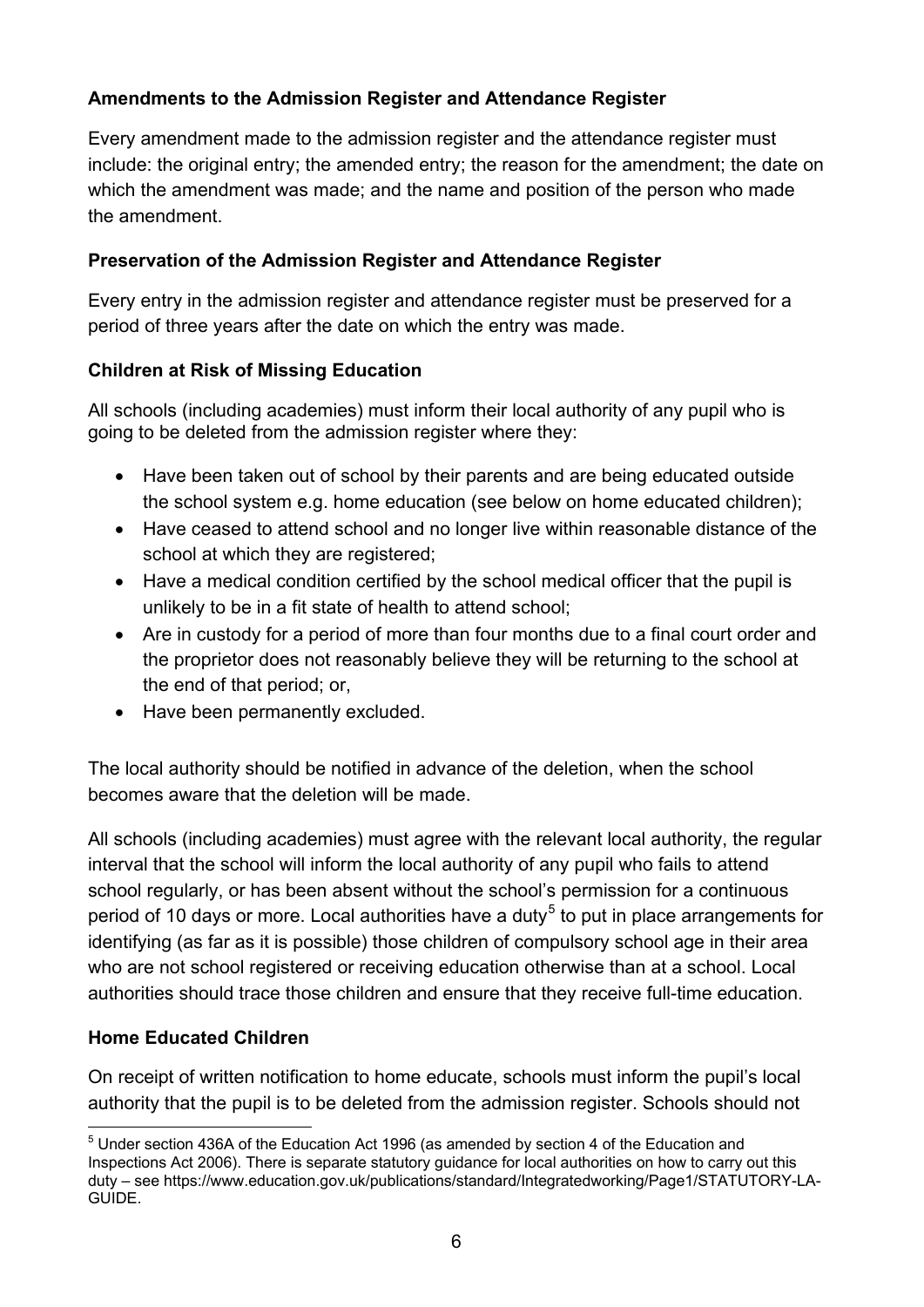seek to persuade parents to educate their children at home as a way of avoiding excluding the pupil or because the pupil has a poor attendance record.

Schools and local authorities should not seek to prevent parents from educating their children outside the school system. There is no requirement for parents to obtain the school or local authority's agreement to educate their child at home.

Parents have a duty to ensure their child of compulsory school age receives suitable full time education but this does not have to be at a school $^6$  $^6$ .

### <span id="page-6-0"></span>**Contents of Attendance Register**

Schools must take the attendance register at the start of the first session of each school day and once during the second session. On each occasion they must record whether every pupil is:

- Present;
- Attending an approved educational activity;
- Absent; or,
- Unable to attend due to exceptional circumstances.

The school should follow up any absences to:

- Ascertain the reason;
- Ensure the proper safeguarding action is taken;
- Identify whether the absence is approved or not; and,
- Identify the correct code to use before entering it on to the school's electronic register, or management information system which is used to download data to the School Census.

#### **Boarding Schools**

Boarding schools without day-pupils are not required to keep an attendance register. Schools with a mixture of day-pupils and boarders must keep an attendance register for the day-pupils.

#### <span id="page-6-1"></span>**Absence and Attendance Codes**

The national codes enable schools to record and monitor attendance and absence in a consistent way which complies with the regulations. They are also used for collecting statistics through the School Census System. The data helps schools, local authorities and the Government to gain a greater understanding of the level of, and the reasons for, absence. The codes are:

<span id="page-6-2"></span><sup>&</sup>lt;sup>6</sup> Section 7 of the Education Act 1996.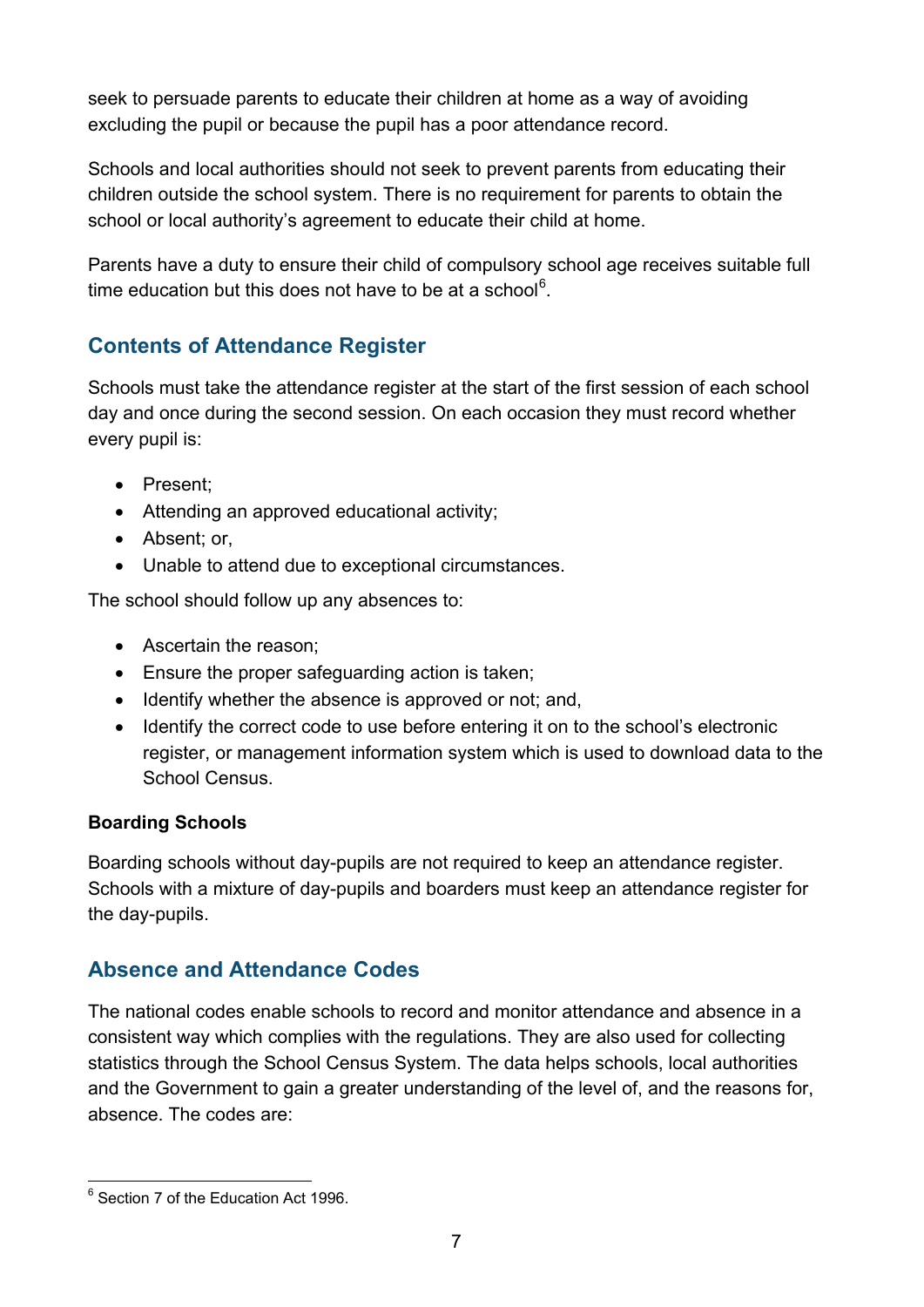#### **Present at School**

Pupils must not be marked present if they were not in school during registration. If a pupil were to leave the school premises after registration they would still be counted as present for statistical purposes.

#### **Registration Code / \: Present in school / = am \ = pm** Present in school during registration.

#### **Code L: Late arrival before the register has closed**

Schools should have a policy on how long registers should be kept open; this should be for a reasonable length of time but not that registers are to be kept open for the whole session. A pupil arriving after the register has closed should be marked absent with code U, or with another absence code if that is more appropriate.

#### **Present at an Approved Off-Site Educational Activity**

An approved educational activity is where a pupil is taking part in supervised educational activity such as field trips, educational visits, work experience or alternative provision. Pupils can only be recorded as receiving off-site educational activity if the activity meets the requirements prescribed in regulation 6(4) of the Education (Pupil Registration) (England) Regulations 2006. The activity must be of an educational nature approved by the school and supervised by someone authorised by the school. The activity must take place during the session for which the mark is recorded.

#### **Attendance codes for when pupils are present at approved off-site educational activity are as follows:**

#### **Code B: Off-site educational activity**

This code should be used when pupils are present at an off-site educational activity that has been approved by the school. Ultimately schools are responsible for the safeguarding and welfare of pupils educated off-site. Therefore by using code B, schools are certifying that the education is supervised and measures have been taken to safeguard pupils. This code should not be used for any unsupervised educational activity or where a pupil is at home doing school work. Schools should ensure that they have in place arrangements whereby the provider of the alternative activity notifies the school of any absences by individual pupils. The school should record the pupil's absence using the relevant absence code.

#### Consortia Schools

Pupils attending consortia schools as part of their course only need to be placed on the registers of their 'main' school rather than on all of the schools they attend. They should be treated as guest pupils at the other consortia schools. The consortia schools however, must ensure they have suitable systems in place for monitoring and reporting the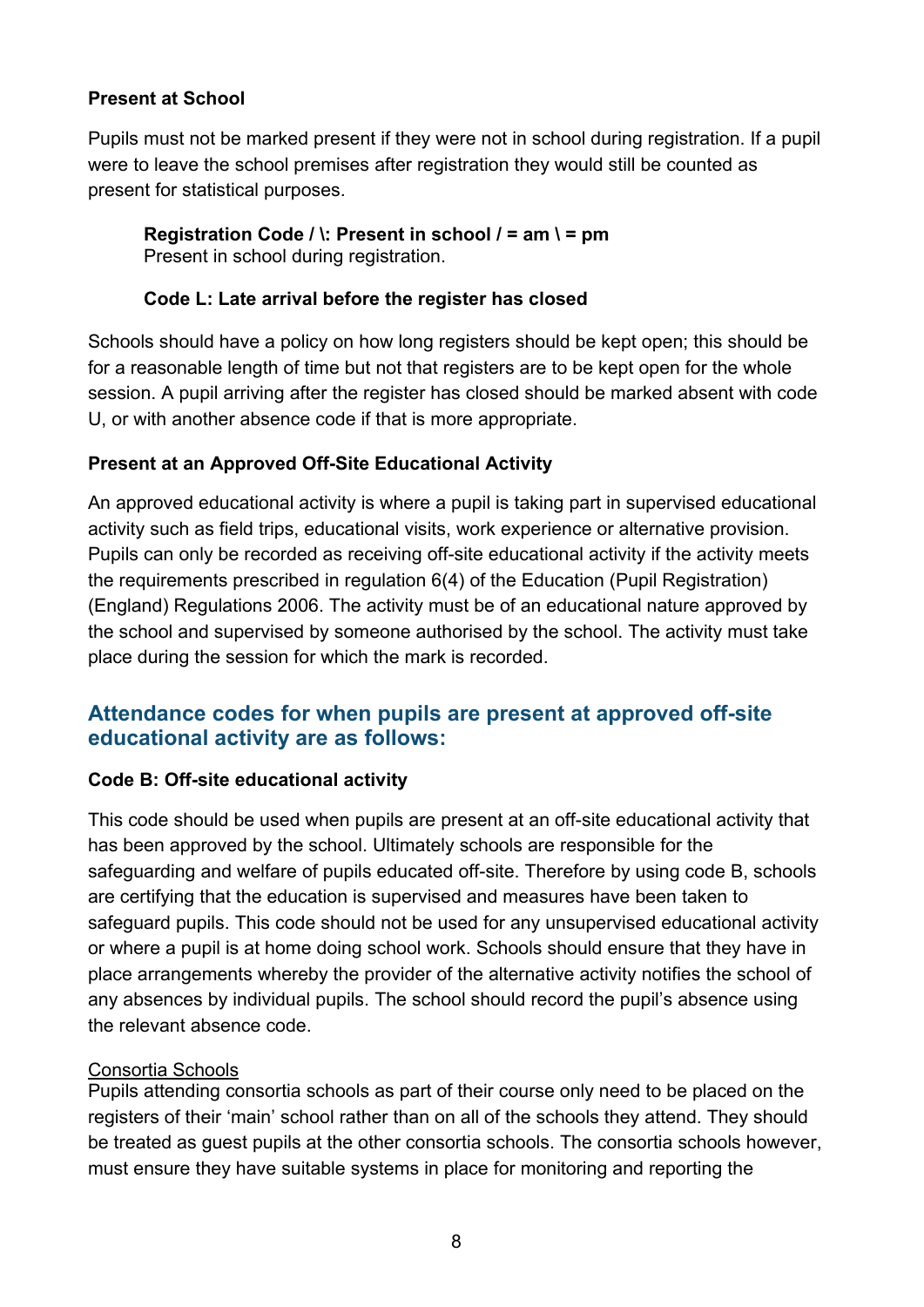attendance and absence of the pupils involved, which must be shared with the 'main' school.

#### **Code D: Dual Registered - at another educational establishment**

This code is not counted as a possible attendance in the School Census. The law allows for dual registration of pupils at more than one school. This code is used to indicate that the pupil was not expected to attend the session in question because they were scheduled to attend the other school at which they are registered.

The main examples of dual registration are pupils who are attending a pupil referral unit, a hospital school or a special school on a temporary basis. It can also be used when the pupil is known to be registered at another school during the session in question.

Each school should only record the pupil's attendance and absence for those sessions that the pupil is scheduled to attend their school. Schools should ensure that they have in place arrangements whereby all unexplained and unexpected absence is followed up in a timely manner.

#### **Code J: At an interview with prospective employers, or another educational establishment**

This code should be used to record time spent in interviews with prospective employers or another educational establishment. Schools should be satisfied that the interview is linked to employment prospects, further education or transfer to another educational establishment.

#### **Code P: Participating in a supervised sporting activity**

This code should be used to record the sessions when a pupil is taking part in a sporting activity that has been approved by the school and supervised by someone authorised by the school.

#### **Code V: Educational visit or trip**

This code should be used for attendance at an organised trip or visit, including residential trips organised by the school, or attendance at a supervised trip of a strictly educational nature arranged by an organisation approved by the school.

#### **Code W: Work experience**

Work experience is for pupils in the final two years of compulsory education. Schools should ensure that they have in place arrangements whereby the work experience placement provider notifies the school of any absences by individual pupils. Any absence should be recorded using the relevant code.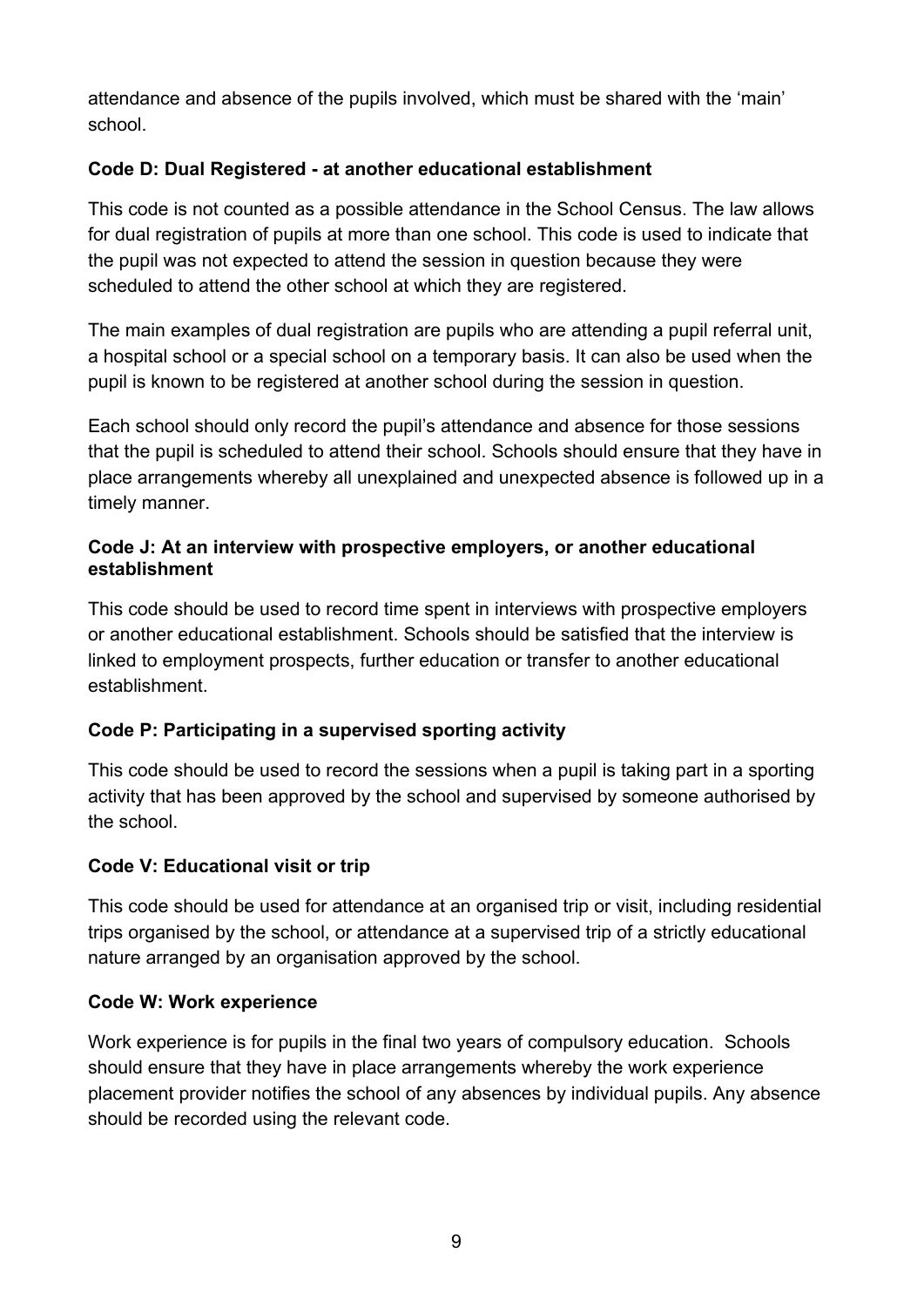#### **Authorised Absence from School**

Authorised absence' means that the school has either given approval in advance for a pupil of compulsory school age to be away, or has accepted an explanation offered afterwards as justification for absence.

#### **Absence codes when pupils are not present in school are as follows:**

#### **Code C: Leave of absence authorised by the school**

Only exceptional circumstances warrant an authorised leave of absence. Schools should consider each application individually taking into account the specific facts and circumstances and relevant background context behind the request.

#### **Code E: Excluded but no alternative provision made**

If no alternative provision is made for a pupil to continue their education whilst they are excluded but still on the admission register, they should be marked absent in the attendance register using Code E. Alternative provision must be arranged for each excluded pupil from the sixth consecutive day of any fixed period or permanent exclusion. Where alternative provision is made they should be marked using the appropriate attendance code.

#### **Code H: Holiday authorised by the school**

Head teachers should not grant leave of absence unless there are exceptional circumstances. The application must be made in advance and the head teacher must be satisfied that there are exceptional circumstances based on the individual facts and circumstances of the case which warrant the leave. Where a leave of absence is granted, the head teacher will determine the number of days a pupil can be away from school. A leave of absence is granted entirely at the head teacher's discretion.

#### **Code I: Illness (not medical or dental appointments)**

Schools should advise parents to notify them on the first day the child is unable to attend due to illness. Schools should authorise absences due to illness unless they have genuine cause for concern about the veracity of an illness. If the authenticity of illness is in doubt, schools can request parents to provide medical evidence to support illness. Schools can record the absence as unauthorised if not satisfied of the authenticity of the illness but should advise parents of their intention. Schools are advised not to request medical evidence unnecessarily. Medical evidence can take the form of prescriptions, appointment cards, etc. rather than doctors' notes.

#### **Code M: Medical or dental appointments**

Missing registration for a medical or dental appointment is counted as an authorised absence. Schools should, however, encourage parents to make appointments out of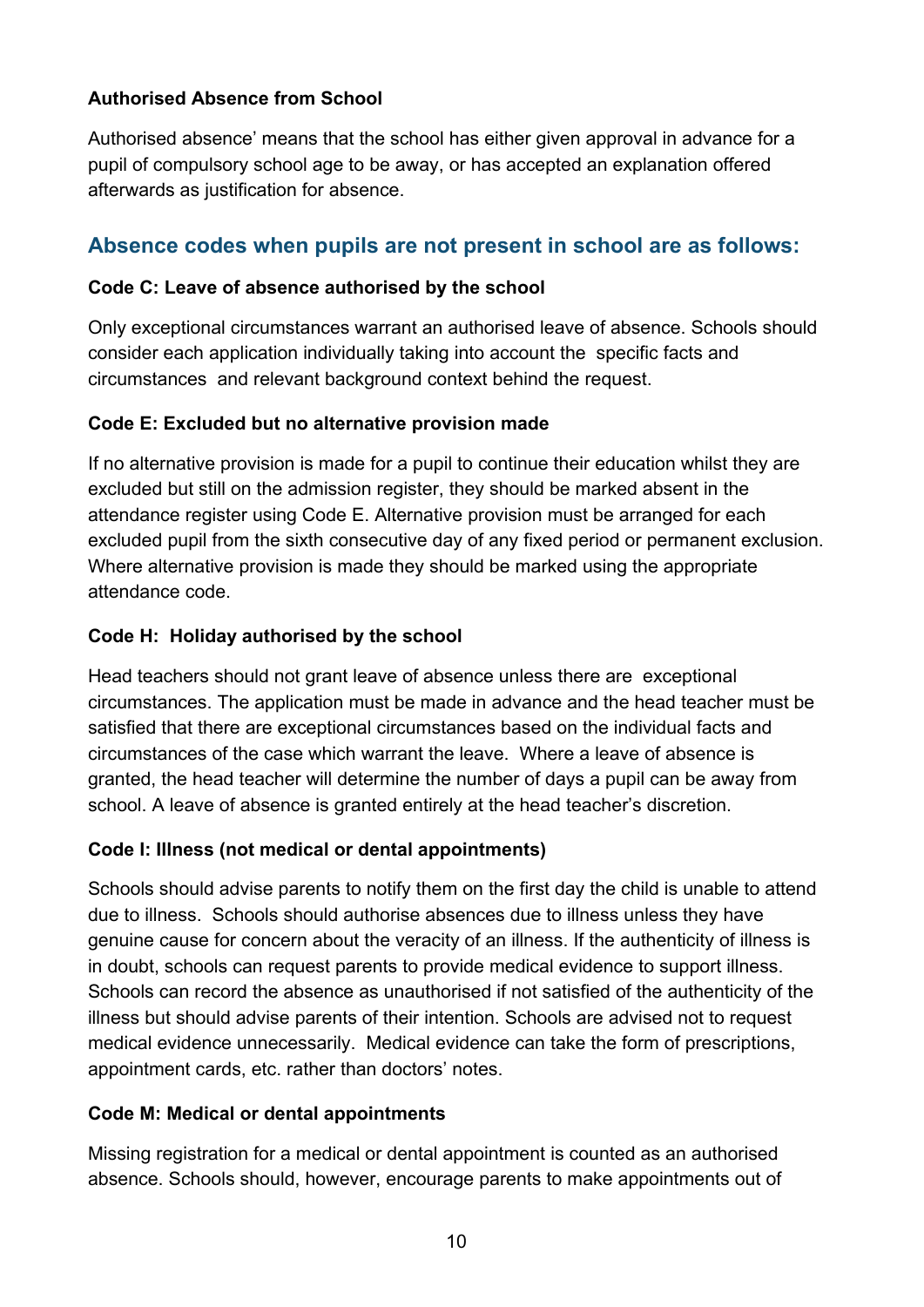school hours. Where this is not possible, the pupil should only be out of school for the minimum amount of time necessary for the appointment.

#### **Code R: Religious observance**

Schools must treat absence as authorised when it is due to religious observance. The day must be exclusively set apart for religious observance by the religious body to which the parents belong. Where necessary, schools should seek advice from the parents' religious body about whether it has set the day apart for religious observance.

#### **Code S: Study leave**

Schools must record study leave as authorised absence. Study leave should be used sparingly and only granted to Year 11 pupils during public examinations. Provision should still be made available for those pupils who want to continue to come into school to revise.

#### **Code T: Gypsy, Roma and Traveller absence**

A number of different groups are covered by the generic term Traveller – Roma, English and Welsh Gypsies, Irish and Scottish Travellers, Showmen (fairground people) and Circus people, Bargees (occupational boat dwellers) and New Travellers.

This code should be used when Traveller families are known to be travelling for occupational purposes and have agreed this with the school but it is not known whether the pupil is attending educational provision. It should not be used for any other types of absence by these groups.

To help ensure continuity of education for Traveller children it is expected that the child should attend school elsewhere when their family is travelling and be dual registered at that school and the main school. Children from these groups whose families do not travel are expected to register at a school and attend as normal. They are subject to the same rules as other children in terms of the requirement to attend school regularly once registered at a school.

#### **Unauthorised Absence from School**

Unauthorised absence is where a school is not satisfied with the reasons given for the absence. Absence codes are as follows:

#### **Code G: Holiday not authorised by the school or in excess of the period determined by the head teacher.**

If a school does not authorise a leave of absence for the purpose of a holiday but the parents still take the child out of school, or the child is kept away for longer than was agreed, the absence is unauthorised. The regulations do not allow schools to give retrospective approval. If the parents did not apply for leave of absence in advance, the absence must be recorded as unauthorised.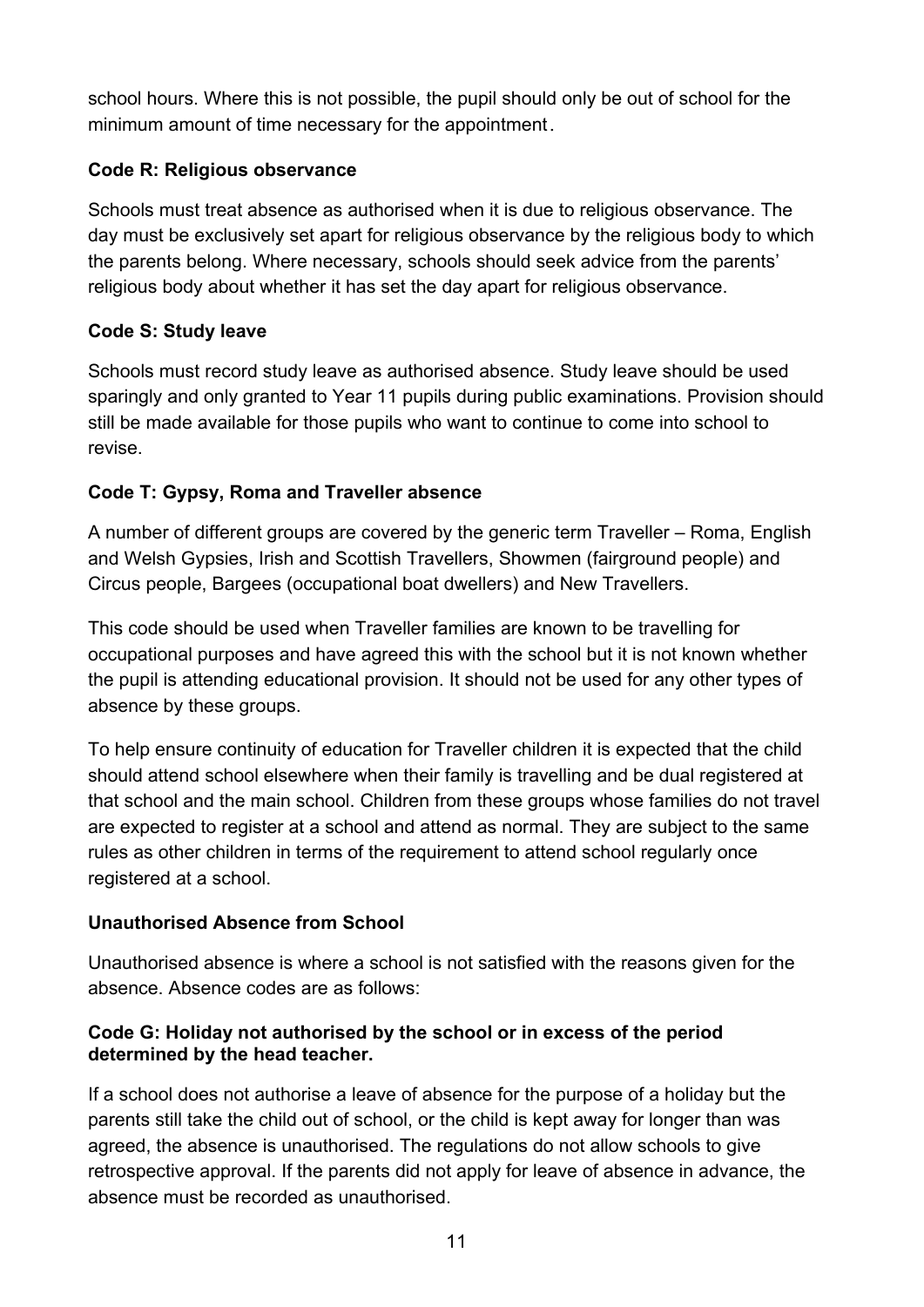#### **Code N: Reason for absence not yet provided**

Schools should follow up all unexplained and unexpected absences in a timely manner. Every effort should be made to establish the reason for a pupil's absence. When the reason for the pupil's absence has been established the register should be amended. This code should not be left on a pupil's attendance record indefinitely; if no reason for absence is provided after a reasonable amount of time it should be replaced with code O (absent from school without authorisation).

#### **Code O: Absent from school without authorisation**

If the school is not satisfied with the reason given for absence they should record it as unauthorised.

#### **Code U: Arrived in school after registration closed**

Schools should actively discourage late arrival, be alert to patterns of late arrival and seek an explanation from the parent.

#### **Administrative Codes**

The following codes are not counted as a possible attendance in the School Census:

#### **Code X: Not required to be in school**

This code is used to record sessions that non-compulsory school age children are not expected to attend.

#### **Code Y: Unable to attend due to exceptional circumstances**

This code can be used where a pupil is unable to attend because:

- The school site, or part of it, is closed due to an unavoidable cause; or
- The transport provided by the school or a local authority is not available and where the pupil's home is not within walking distance; or
- A local or national emergency has resulted in widespread disruption to travel which has prevented the pupil from attending school.

This code can also be used where a pupil is unable to attend because:

• The pupil is in custody; detained for a period of less than four months. If the school has evidence from the place of custody that the pupil is attending educational activities then they can record those sessions as code B (present at approved educational activity).

This code is collected in the School Census for statistical purposes.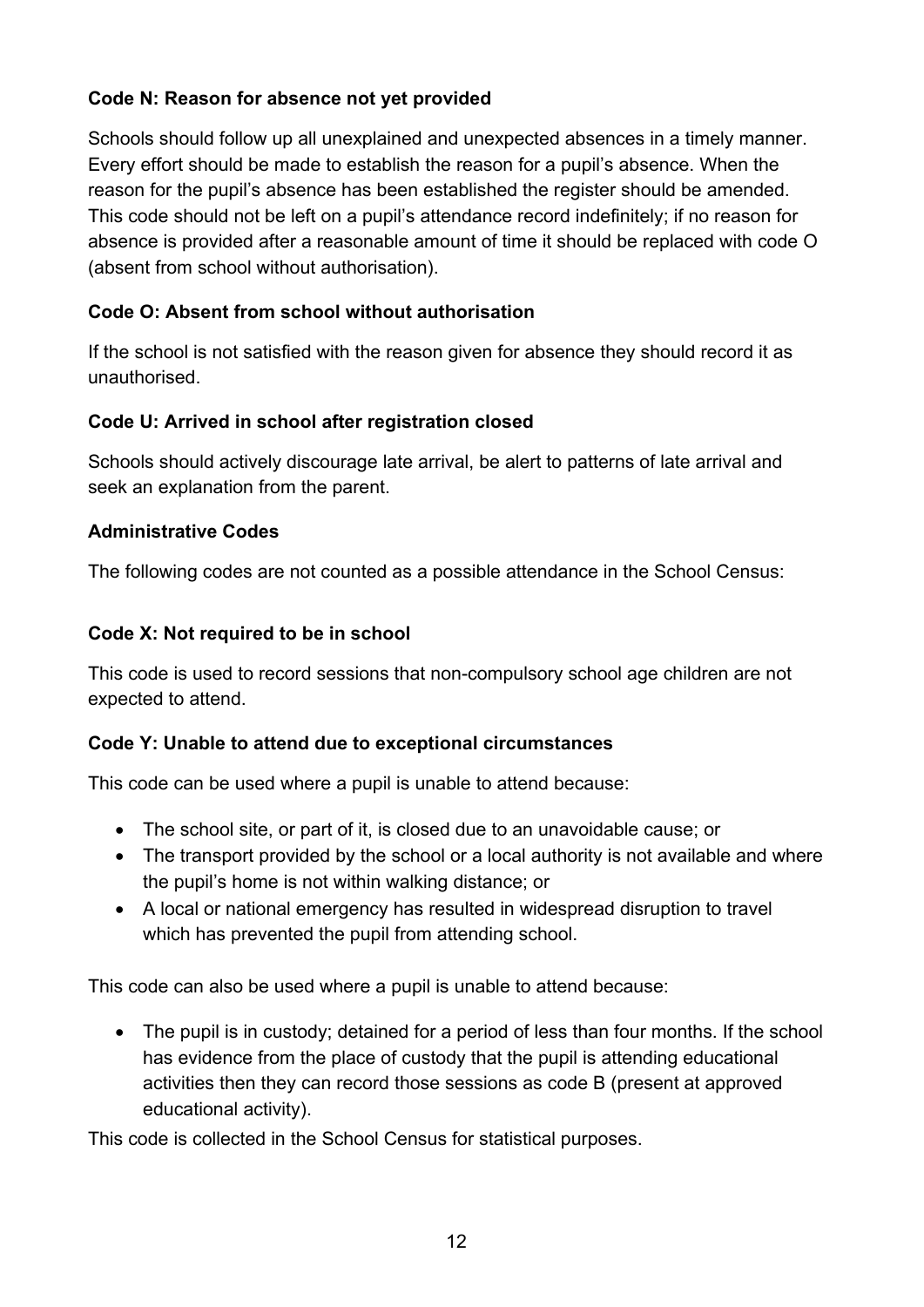#### **Code Z: Pupil not on admission register**

This code is available to enable schools to set up registers in advance of pupils joining the school to ease administration burdens. Schools must put pupils on the admission register from the first day that the school has agreed, or been notified, that the pupil will attend the school*.*

#### **Code #: Planned whole or partial school closure**

This code should be used for whole or partial school closures that are known or planned in advance such as: between terms; half terms; occasional days (for example, bank holidays); weekends (where it is required by the management information system); up to five non-educational days to be used for curriculum planning/training; and use of schools as polling stations.

#### **Different Term Dates for Different Pupils**

Schools and local authorities can agree to set different term dates for different year groups – e.g. for 'staggered starts' or 'induction days'. Code # can be used to record the year group(s) that is not due to attend. This is only acceptable where the school ensures that those pupils not attending on that day are still offered a full education over the school year.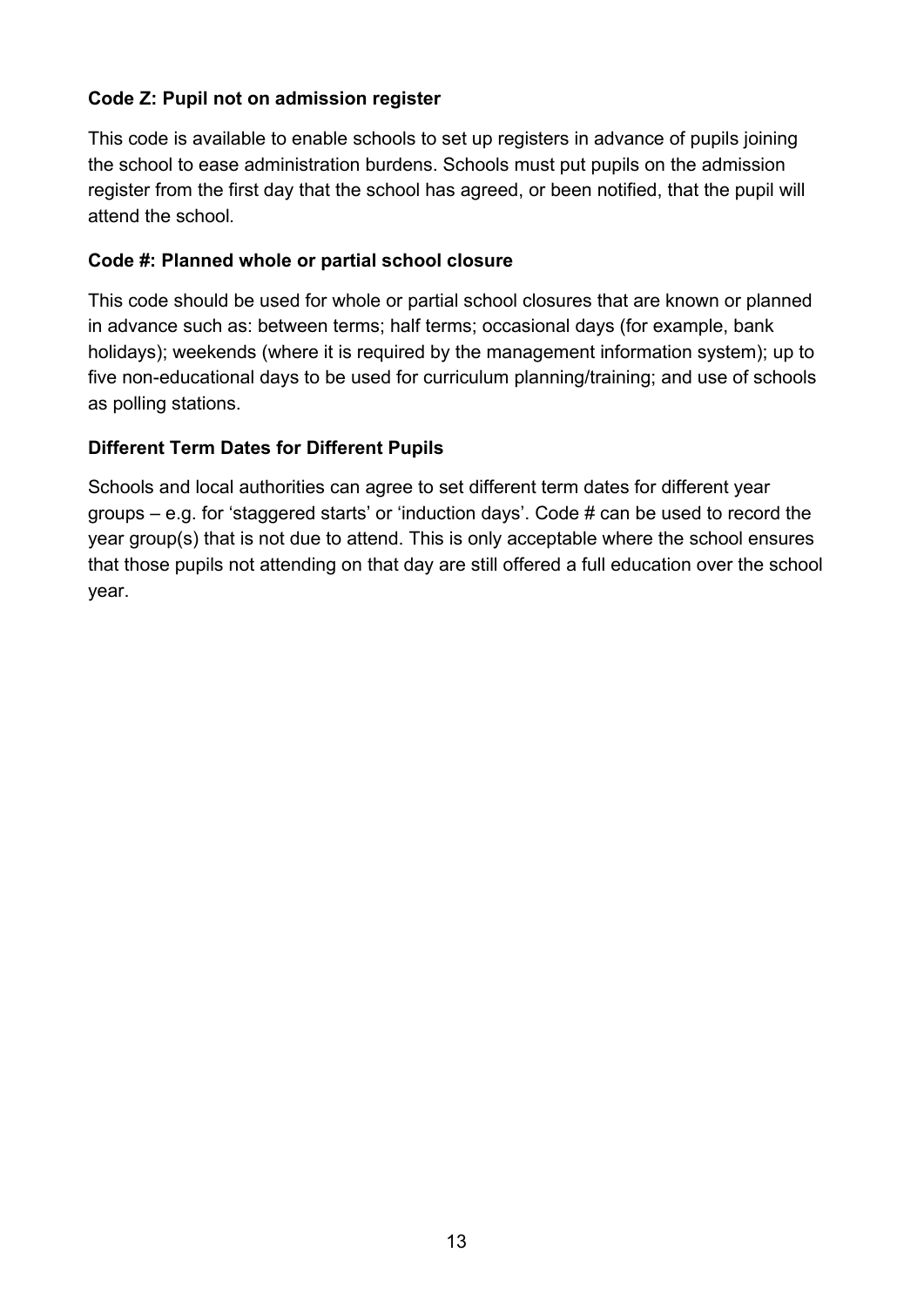# <span id="page-13-0"></span>**Section Two: Advice on School Day and School Year**

## <span id="page-13-1"></span>**Setting school term dates and holidays**

School employers are required to set the term dates of their school year. Employers are: the local authority in community, voluntary controlled and community special schools and maintained nursery schools; the governing body in foundation and voluntary aided schools; the academy trust in academies and Free Schools.

## <span id="page-13-2"></span>**School day and school year**

The law regulating the school day and school year applies only to schools maintained by a local authority and special schools not maintained by a local authority. This law does not apply to academies and Free Schools.

#### <span id="page-13-3"></span>**School Day**

Every school day must have two sessions divided by a break. The length of each session, break and the school day is determined by the school's governing body. The governing body has the power to revise the length of the school day as it sees fit. There is no requirement to consult parents on revisions to the school day but it can assist parents to do so.

#### <span id="page-13-4"></span>**School Year**

Schools must meet for at least 380 sessions or 190 days during any school year to educate their pupils. If a school is prevented from meeting for one or more sessions because of an unavoidable event, it should find a practical way of holding extra sessions. If it cannot find a practical way of doing this then it is not required to make up the lost sessions.

If schools want to reduce the number of days they have to meet, they can make an application to the Secretary of State asking for a temporary exemption from the requirements of the legislation using the power to innovate<sup>[7](#page-13-6)</sup>.

#### <span id="page-13-5"></span>**What legislation does the advice in this section relate to?**

- The Education Act 2002 section 32
- The Education Act 1996 section 551(1)
- The Education (School Day and School Year) (England) Regulations 1999
- The Changing of School Session Times (England) (Revocation) Regulations 2011

<span id="page-13-6"></span><sup>&</sup>lt;sup>7</sup> [Section 32 of the Education Act 2002.](http://webarchive.nationalarchives.gov.uk/20130903192301/http:/education.gov.uk/schools/leadership/schoolperformance/b0014624/power-to-innovate)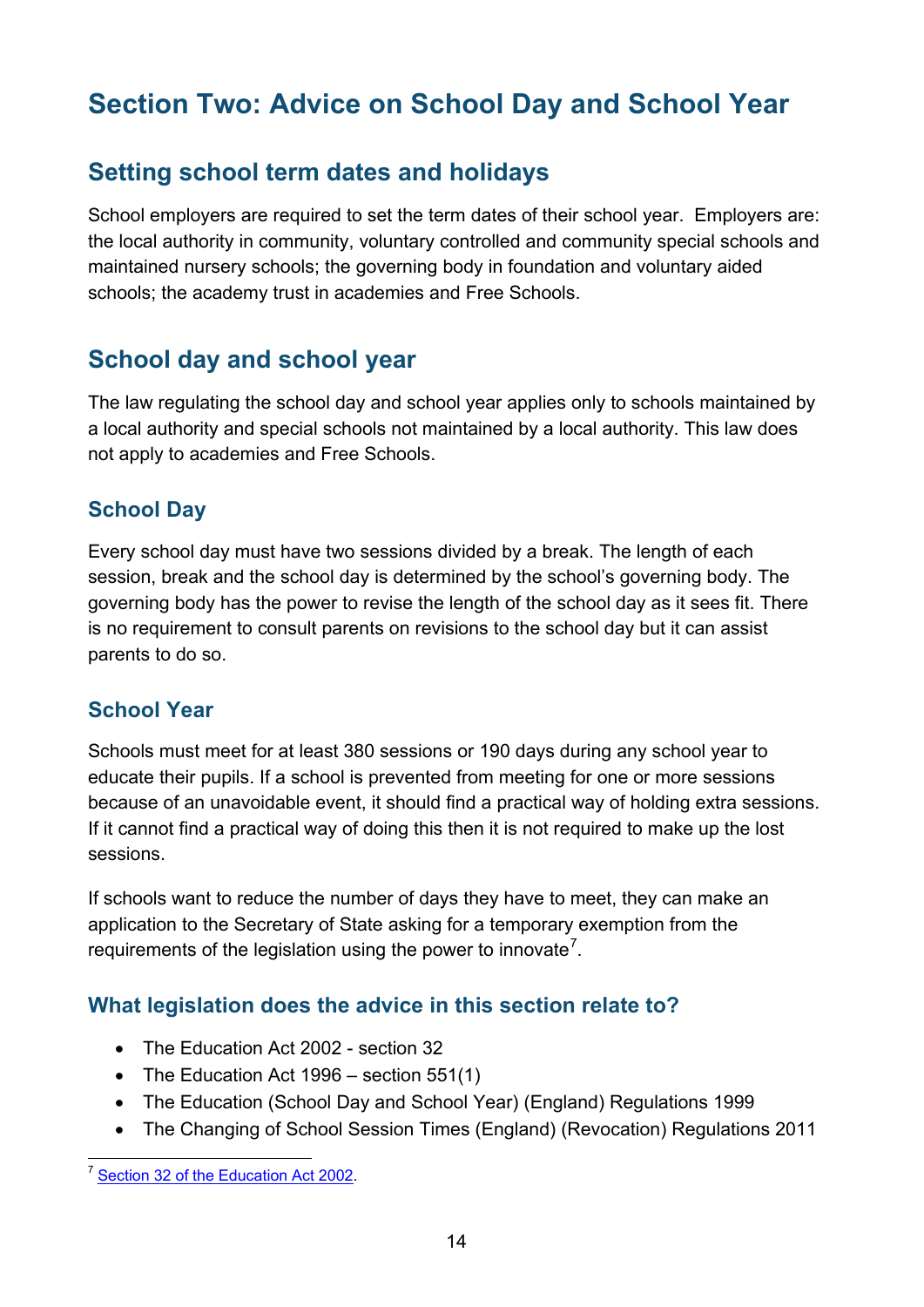# <span id="page-14-0"></span>**Frequently Asked Questions**

#### **Can a school place a pupil on a part-time timetable?**

As a rule, no. All pupils of compulsory school age are entitled to a full-time education. In very exceptional circumstances there may be a need for a temporary part-time timetable to meet a pupil's individual needs. For example where a medical condition prevents a pupil from attending full-time education and a part-time timetable is considered as part of a re-integration package. A part-time timetable must not be treated as a long-term solution. Any pastoral support programme or other agreement must have a time limit by which point the pupil is expected to attend full-time or be provided with alternative provision.

In agreeing to a part-time timetable a school has agreed to a pupil being absent from school for part of the week or day and therefore must record it as authorised absence.

#### **Are pupils entitled to study leave?**

No. Study leave should not be granted by default once tuition of the exam syllabus is complete, and study leave should only ever be granted to pupils in year 11. If schools do decide to grant study leave, provision should still be made available for those pupils who want to continue to come into school to revise.

All pupils are different and have different requirements and preferences when preparing for examinations. Some schools do seek alternatives to study leave as they recognise that some pupils do not have the skills, or are not inclined, to make the best use of unsupervised and unstructured revision time. However, many schools also recognise that study leave is a chance for pupils to develop their independent study which will help them when they move to post-16 provision, where a self-study approach is commonly used.

#### **How should schools record the attendance of pupils on study leave?**

Y11 pupils granted study leave should be marked on the attendance register as authorised absence using code S. No other attendance code is suitable for the purpose of study leave. Y11 pupils who are 16 years old are of compulsory school age (up to the last Friday in June) and must be marked on the attendance register accordingly.

#### **Can a school use a designated school day as an academic review day for parents?**

No. Academic reviews day should not be used as part of the school day. Schools should endeavour to hold these reviews out of school hours.

#### **Do schools need to consult parents if making changes to the school day?**

No. Although parents must be informed of the changes, there is no legal requirement to consult parents or to give an explanation as to why the decision has been made. Of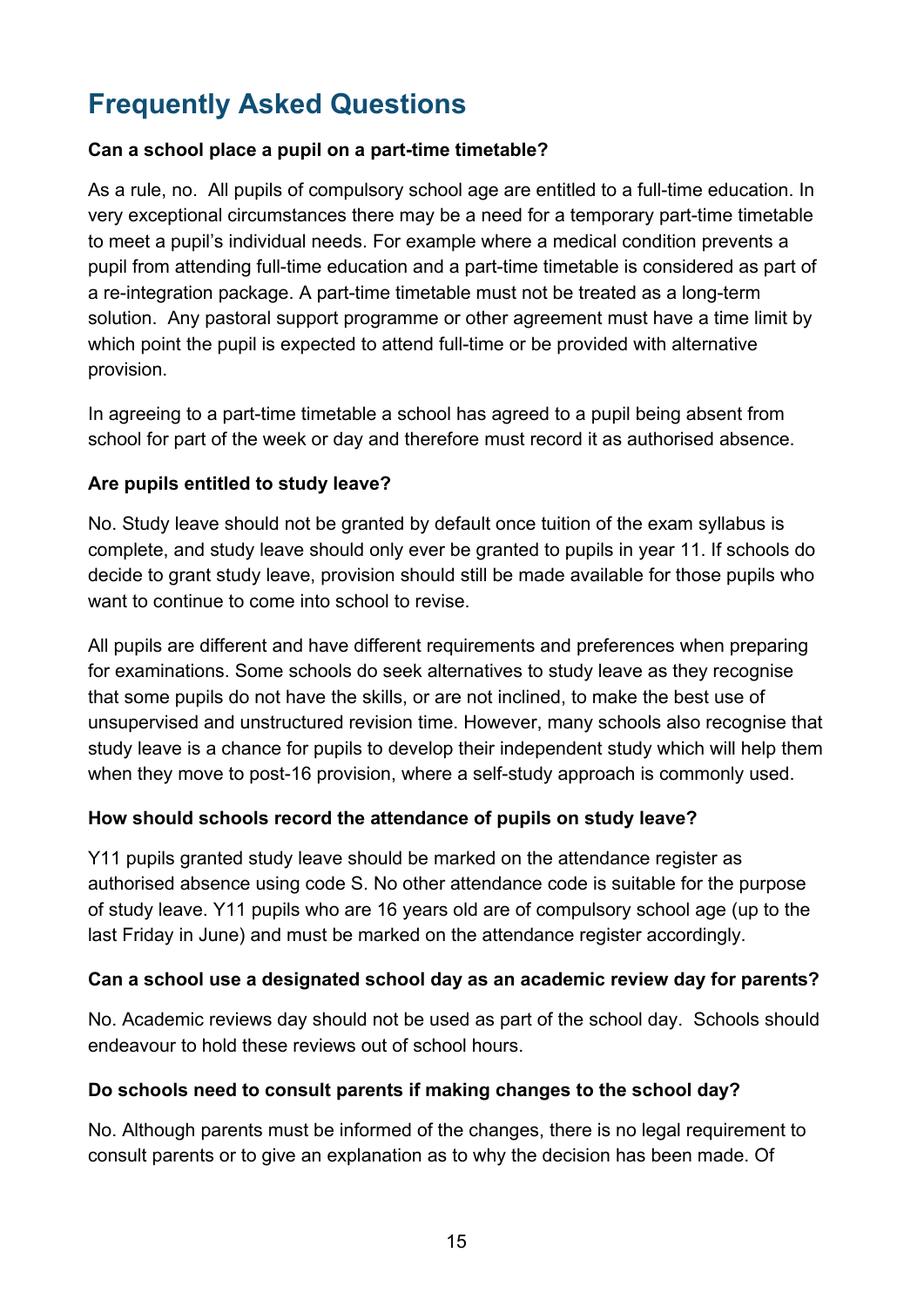course, schools can consult parents if they wish to, and where they have raised the expectation that they will consult, they should honour that commitment.

#### **Can a parent take their child on holiday during term time?**

Head teachers should only authorise leave of absence in exceptional circumstances. If a head teacher grants a leave request, it will be for the head teacher to determine the length of time that the child can be away from school. Leave is unlikely, however, to be granted for the purposes of a family holiday as a norm.

#### **Does the change to the regulation on leave of absence affect Child performers?**

The amendments made to regulation 7 of the Education (Pupil Registration) (England) Regulations 2006 on leave of absence do not affect the section that allows the parent of a child performer to seek leave of absence from school for their child to take part in a performance. The amendments affect section 3 and 4 of regulation 7, which relate to leave of absence for the purpose of a family holiday.

Section 2 of Regulation 7 (which has not been amended) still enables a head teacher to grant leave of absence for a pupil to undertake employment during school hours for the purpose of taking part in a performance within the meaning of section 37 of the Children and Young Persons Act 1963.

Legislation sets out that a local authority licence must be obtained before a child can take part in a performance. Where the license specifies the dates that a child is to be away from school to perform, then the head teacher should authorise those days. However, where the terms of the license do not specify dates it is at the discretion of the head teacher to authorise leave of absence. However, where the terms of the license do not specify dates it is at the discretion of the head teacher to authorise leave of absence. Head teachers should be sympathetic to requests that are supported by a licence, as long as the school remains satisfied that this will not have a negative effect on a child's education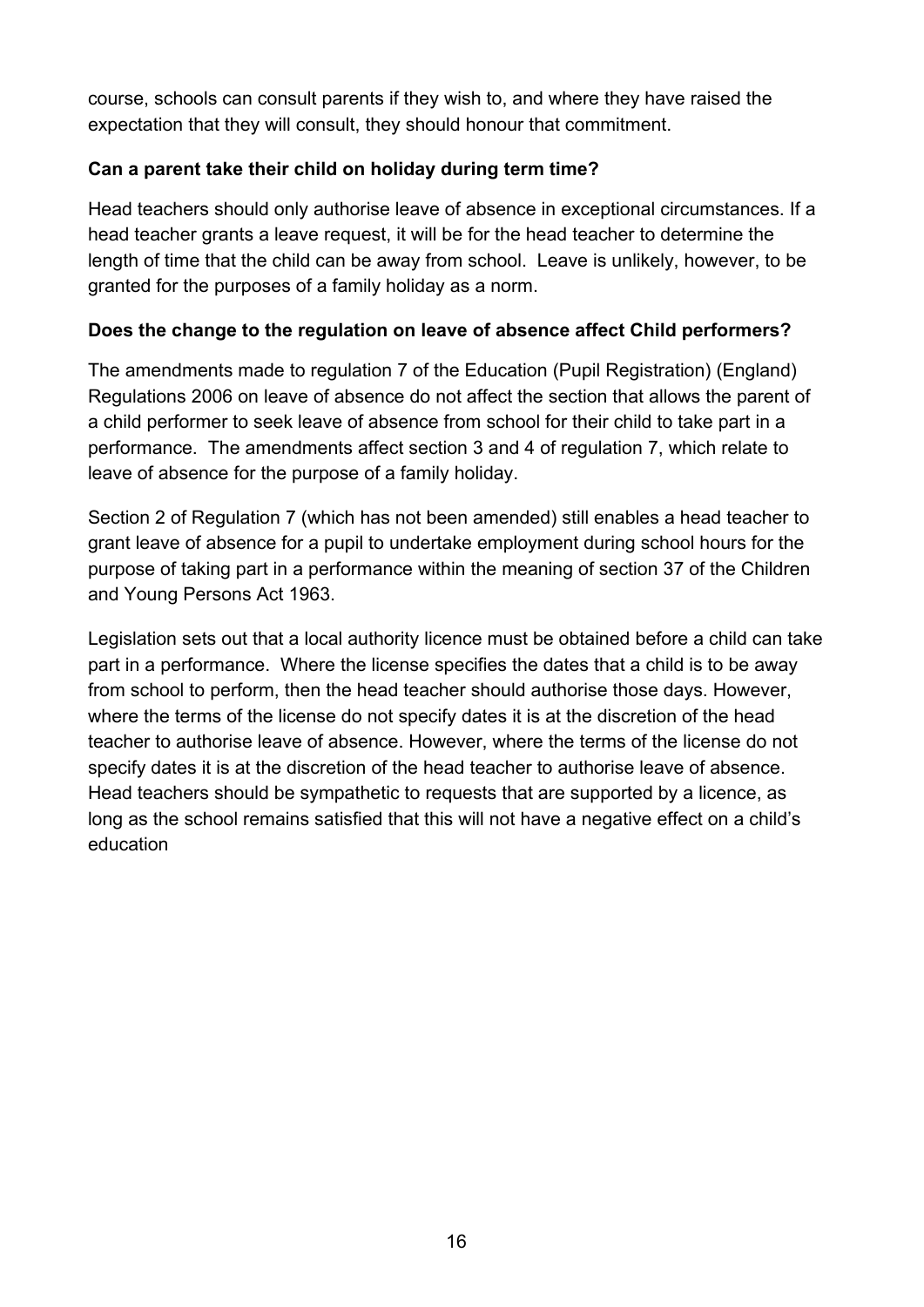# <span id="page-16-0"></span>**Further sources of information**

## <span id="page-16-1"></span>**Relevant legislation on [www.legislation.gov.uk](http://www.legislation.gov.uk/)**

- [The Education \(Pupil Registration\) \(England\) Regulations 2006](http://www.legislation.gov.uk/uksi/2006/1751/contents/made)
- [The Education \(Pupil Registration\) \(England\) \(Amendment\) Regulations 2010](http://www.legislation.gov.uk/uksi/2010/1725/contents/made)
- [The Education \(Pupil Registration\) \(England\) \(Amendment\) Regulations 2011](http://www.legislation.gov.uk/uksi/2011/1625/contents/made)
- [The Education \(Pupil Registration\) \(England\) \(Amendment\) Regulations 2013](http://www.legislation.gov.uk/uksi/2013/756/contents/made)
- [The Education Act 2002](http://www.legislation.gov.uk/ukpga/2002/32/contents)
- [The Education \(School Day and School Year\) \(England\) Regulations 1999](http://www.legislation.gov.uk/uksi/1999/3181/contents/made)
- [The Changing of School Session Times \(England\) \(Revocation\) Regulations 2011](http://www.legislation.gov.uk/uksi/2011/1954/made)
- [The Education and Inspections Act 2006](http://www.legislation.gov.uk/ukpga/2006/40/contents)

## <span id="page-16-2"></span>**Other departmental advice and guidance you may be interested in**

- Parental responsibility measures [for school attendance and behaviour](https://www.education.gov.uk/g00229776/measures-attendance-behaviour)
- [Revised statutory guidance for local authorities in England to identify children not](https://www.education.gov.uk/publications/standard/Integratedworking/Page1/STATUTORY-LA-GUIDE)  [receiving a suitable education](https://www.education.gov.uk/publications/standard/Integratedworking/Page1/STATUTORY-LA-GUIDE)
- [Power to Innovate](http://www.education.gov.uk/schools/leadership/schoolperformance/a0014624/power-to-innovate)